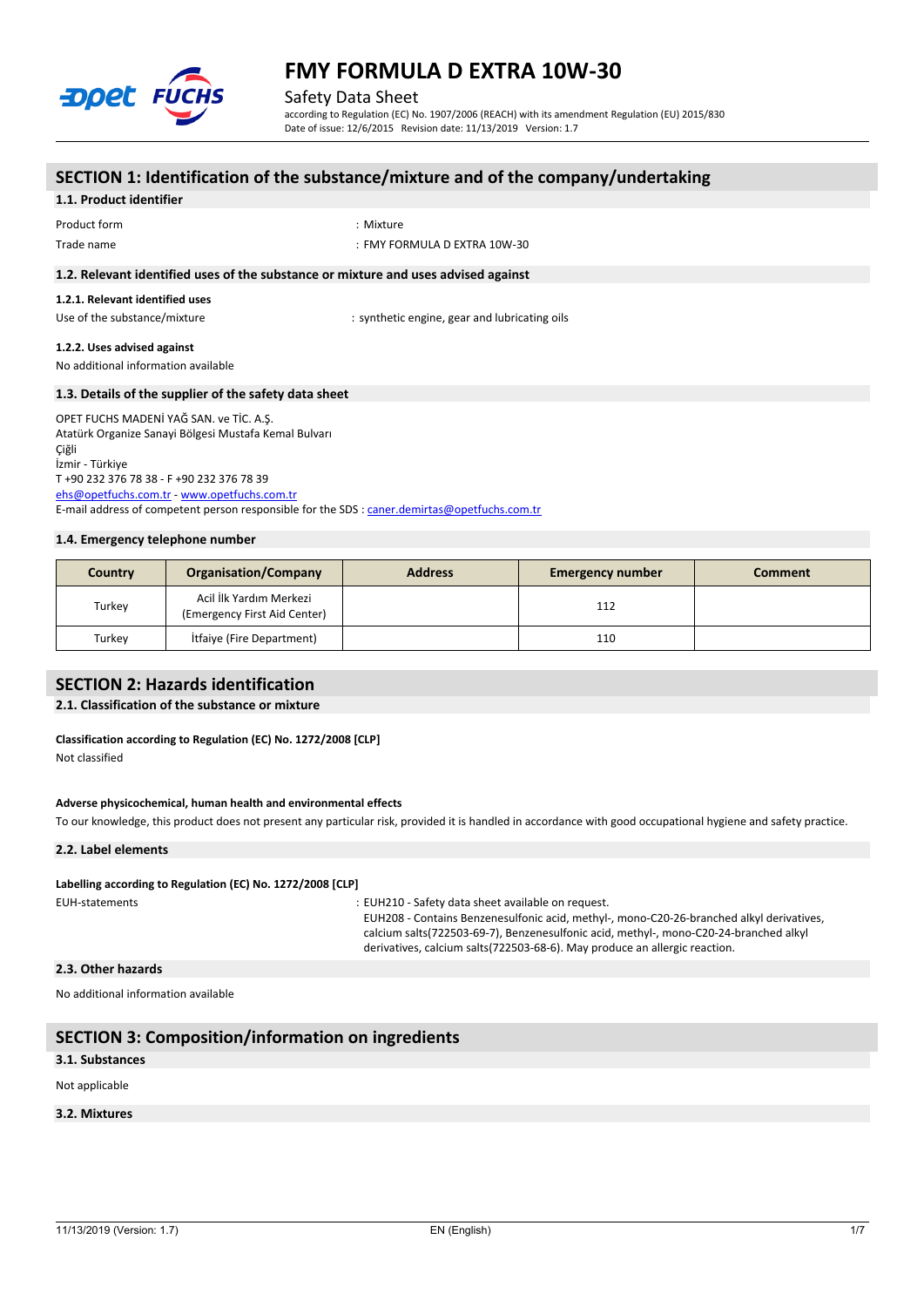## Safety Data Sheet

according to Regulation (EC) No. 1907/2006 (REACH) with its amendment Regulation (EU) 2015/830

| <b>Name</b>                                                                                                                   | <b>Product identifier</b>                   | %            | <b>Classification according to</b><br><b>Regulation (EC) No. 1272/2008</b><br>[CLP] |
|-------------------------------------------------------------------------------------------------------------------------------|---------------------------------------------|--------------|-------------------------------------------------------------------------------------|
| Distillates (petroleum), solvent-dewaxed heavy paraffinic<br>(Note L)                                                         | (CAS-No.) 64742-65-0<br>(EC-No.) 265-169-7  | $>= 10 - 30$ | Asp. Tox. 1, H304                                                                   |
| Distillates (petroleum), hydrotreated heavy paraffinic                                                                        | (CAS-No.) 64742-54-7<br>(EC-No.) 265-157-1  | $>= 10 - 30$ | Asp. Tox. 1, H304                                                                   |
| Amines, polyethylenepoly-, reaction products with 1,3-<br>dioxolan-2-one and succinic anhydride<br>monopolyisobutenyl derivs. | (CAS-No.) 147880-09-9<br>(EC-No.) 604-611-9 | $>=1 - 10$   | Aquatic Chronic 4, H413                                                             |
| Benzenesulfonic acid, methyl-, mono-C20-26-branched<br>alkyl derivatives, calcium salts                                       | (CAS-No.) 722503-69-7                       | $>=1 - 10$   | Aquatic Chronic 4, H413                                                             |

Note L: The classification as a carcinogen need not apply if it can be shown that the substance contains less than 3 % DMSO extract as measured by IP 346 'Determination of polycyclic aromatics in unused lubricating base oils and asphaltene free petroleum fractions — Dimethyl sulphoxide extraction refractive index method', Institute of Petroleum, London. This note applies only to certain complex oil-derived substances in Part 3.

Full text of H-statements: see section 16

| <b>SECTION 4: First aid measures</b>   |                                                                  |  |
|----------------------------------------|------------------------------------------------------------------|--|
| 4.1. Description of first aid measures |                                                                  |  |
| First-aid measures after inhalation    | : Remove person to fresh air and keep comfortable for breathing. |  |
| First-aid measures after skin contact  | : Wash skin with plenty of water.                                |  |
| First-aid measures after eye contact   | : Rinse eyes with water as a precaution.                         |  |
| First-aid measures after ingestion     | : Call a poison center or a doctor if you feel unwell.           |  |
|                                        |                                                                  |  |

#### **4.2. Most important symptoms and effects, both acute and delayed**

No additional information available

#### **4.3. Indication of any immediate medical attention and special treatment needed**

Treat symptomatically.

| <b>SECTION 5: Firefighting measures</b>                    |                                                                                                                                             |  |  |  |
|------------------------------------------------------------|---------------------------------------------------------------------------------------------------------------------------------------------|--|--|--|
| 5.1. Extinguishing media                                   |                                                                                                                                             |  |  |  |
| Suitable extinguishing media                               | : Water spray. Dry powder. Foam. Carbon dioxide.                                                                                            |  |  |  |
| 5.2. Special hazards arising from the substance or mixture |                                                                                                                                             |  |  |  |
| Hazardous decomposition products in case of fire           | : Toxic fumes may be released.                                                                                                              |  |  |  |
| 5.3. Advice for firefighters                               |                                                                                                                                             |  |  |  |
| Protection during firefighting                             | : Do not attempt to take action without suitable protective equipment. Self-contained breathing<br>apparatus. Complete protective clothing. |  |  |  |

| <b>SECTION 6: Accidental release measures</b>                            |                                                                                                                                                                |  |  |
|--------------------------------------------------------------------------|----------------------------------------------------------------------------------------------------------------------------------------------------------------|--|--|
| 6.1. Personal precautions, protective equipment and emergency procedures |                                                                                                                                                                |  |  |
| 6.1.1. For non-emergency personnel                                       |                                                                                                                                                                |  |  |
| Emergency procedures                                                     | : Ventilate spillage area.                                                                                                                                     |  |  |
| 6.1.2. For emergency responders                                          |                                                                                                                                                                |  |  |
| Protective equipment                                                     | : Do not attempt to take action without suitable protective equipment. For further information refer<br>to section 8: "Exposure controls/personal protection". |  |  |
| 6.2. Environmental precautions                                           |                                                                                                                                                                |  |  |
| Avoid release to the environment.                                        |                                                                                                                                                                |  |  |

#### **6.3. Methods and material for containment and cleaning up**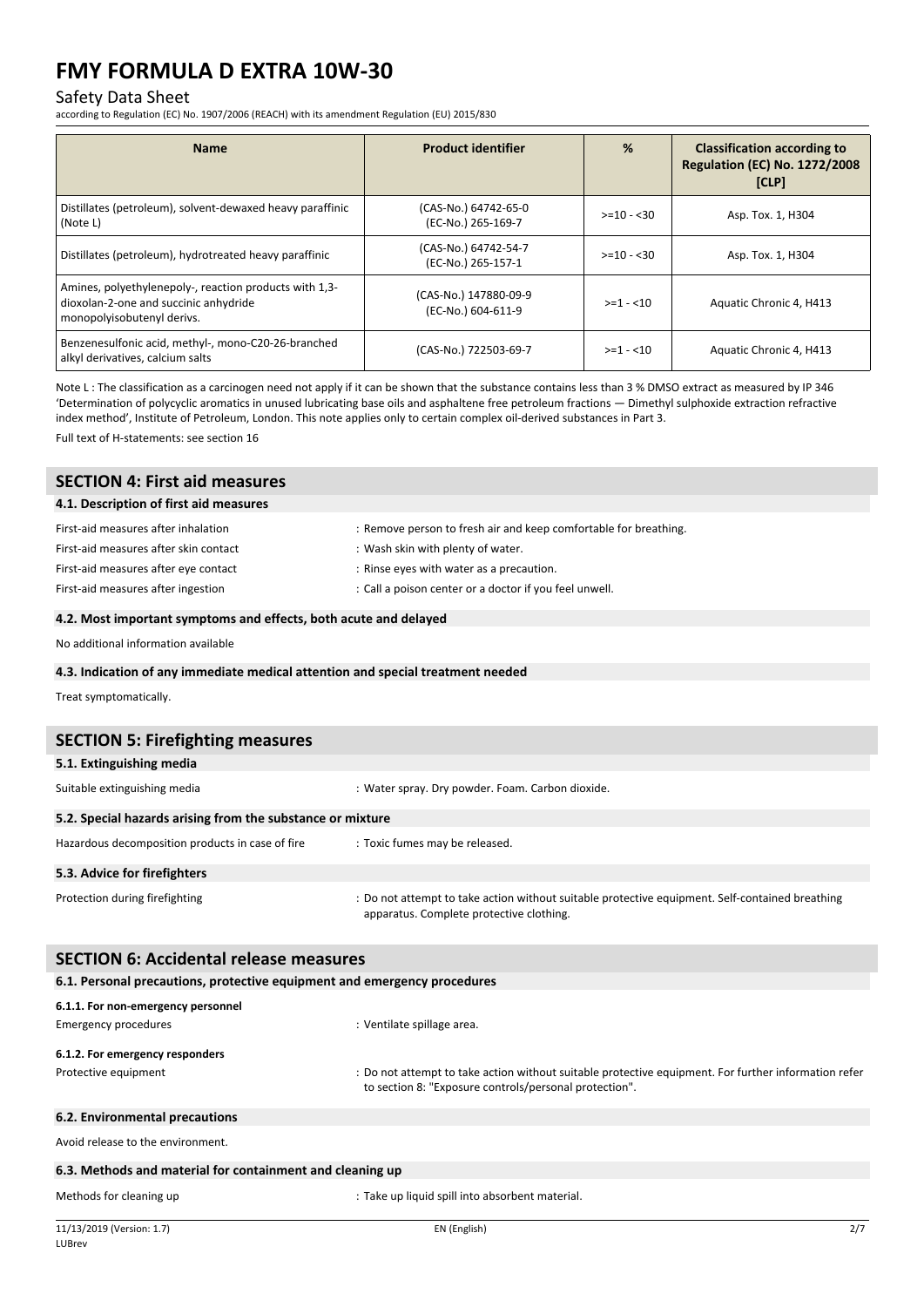## Safety Data Sheet

according to Regulation (EC) No. 1907/2006 (REACH) with its amendment Regulation (EU) 2015/830

Other information  $\qquad \qquad$ : Dispose of materials or solid residues at an authorized site.

### **6.4. Reference to other sections**

For further information refer to section 13.

| <b>SECTION 7: Handling and storage</b>                                   |                                                                                                     |
|--------------------------------------------------------------------------|-----------------------------------------------------------------------------------------------------|
| 7.1. Precautions for safe handling                                       |                                                                                                     |
| Precautions for safe handling                                            | : Ensure good ventilation of the work station. Wear personal protective equipment.                  |
| Hygiene measures                                                         | : Do not eat, drink or smoke when using this product. Always wash hands after handling the product. |
| 7.2. Conditions for safe storage, including any incompatibilities        |                                                                                                     |
| Storage conditions                                                       | : Store in a well-ventilated place. Keep cool.                                                      |
| 7.3. Specific end use(s)                                                 |                                                                                                     |
| No additional information available                                      |                                                                                                     |
| <b>SECTION 8: Exposure controls/personal protection</b>                  |                                                                                                     |
| 8.1. Control parameters                                                  |                                                                                                     |
| No additional information available                                      |                                                                                                     |
| 8.2. Exposure controls                                                   |                                                                                                     |
| Appropriate engineering controls:                                        |                                                                                                     |
| Ensure good ventilation of the work station.                             |                                                                                                     |
| Hand protection:                                                         |                                                                                                     |
| Protective gloves. EN 374. Nitrile rubber gloves                         |                                                                                                     |
| Eye protection:                                                          |                                                                                                     |
| Safety glasses                                                           |                                                                                                     |
| Skin and body protection:                                                |                                                                                                     |
| Wear suitable protective clothing                                        |                                                                                                     |
| <b>Respiratory protection:</b>                                           |                                                                                                     |
| In case of insufficient ventilation, wear suitable respiratory equipment |                                                                                                     |
| <b>Environmental exposure controls:</b>                                  |                                                                                                     |

Avoid release to the environment.

## **SECTION 9: Physical and chemical properties**

#### **9.1. Information on basic physical and chemical properties**

| Physical state                             | : Liquid            |
|--------------------------------------------|---------------------|
| Colour                                     | : amber.            |
| Odour                                      | : No data available |
| Odour threshold                            | : No data available |
| рH                                         | : No data available |
| Relative evaporation rate (butylacetate=1) | : No data available |
| Melting point                              | : Not applicable    |
| Freezing point                             | : No data available |
| Boiling point                              | : No data available |
| Flash point                                | : 221 °C            |
| Auto-ignition temperature                  | : No data available |
| Decomposition temperature                  | : No data available |
| Flammability (solid, gas)                  | : Not applicable    |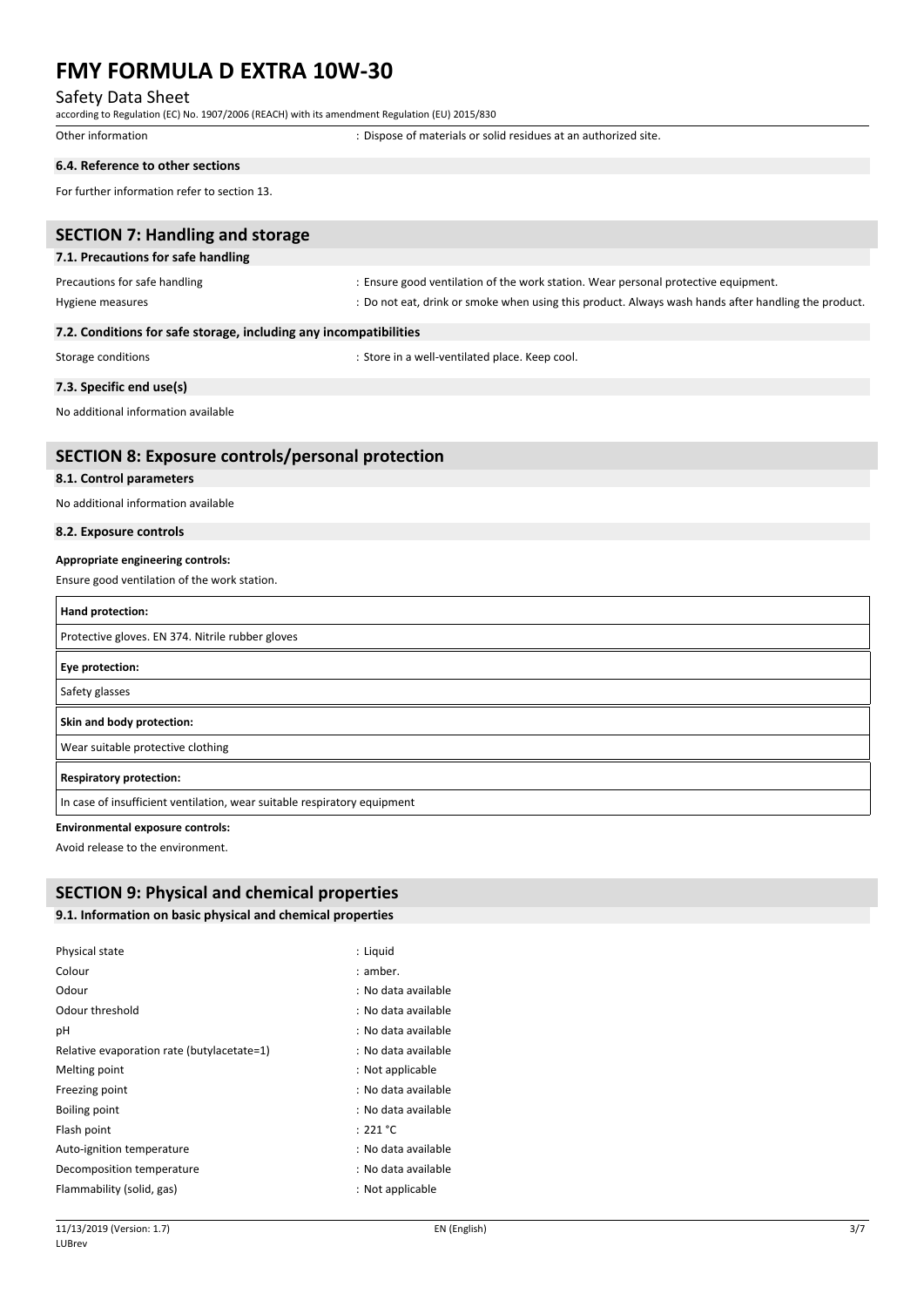### Safety Data Sheet

according to Regulation (EC) No. 1907/2006 (REACH) with its amendment Regulation (EU) 2015/830

| 9.2. Other information           |                           |
|----------------------------------|---------------------------|
| <b>Explosive limits</b>          | : No data available       |
| Oxidising properties             | : No data available       |
| <b>Explosive properties</b>      | : No data available       |
| Viscosity, dynamic               | : No data available       |
| Viscosity, kinematic             | : 77.6 mm <sup>2</sup> /s |
| Log Pow                          | : No data available       |
| Solubility                       | : No data available       |
| Density                          | $: 0.8744$ kg/l           |
| Relative density                 | : No data available       |
| Relative vapour density at 20 °C | : No data available       |
| Vapour pressure                  | : No data available       |

No additional information available

## **SECTION 10: Stability and reactivity**

#### **10.1. Reactivity**

The product is non-reactive under normal conditions of use, storage and transport.

#### **10.2. Chemical stability**

Stable under normal conditions.

#### **10.3. Possibility of hazardous reactions**

No dangerous reactions known under normal conditions of use.

#### **10.4. Conditions to avoid**

None under recommended storage and handling conditions (see section 7).

#### **10.5. Incompatible materials**

No additional information available

#### **10.6. Hazardous decomposition products**

Under normal conditions of storage and use, hazardous decomposition products should not be produced.

### **SECTION 11: Toxicological information**

#### **11.1. Information on toxicological effects**

| <b>FMY FORMULA D EXTRA 10W-30</b> |                  |
|-----------------------------------|------------------|
| Aspiration hazard                 | : Not classified |
| STOT-repeated exposure            | : Not classified |
| STOT-single exposure              | : Not classified |
| Reproductive toxicity             | : Not classified |
| Carcinogenicity                   | : Not classified |
| Germ cell mutagenicity            | : Not classified |
| Respiratory or skin sensitisation | : Not classified |
| Serious eye damage/irritation     | : Not classified |
| Skin corrosion/irritation         | : Not classified |
| Acute toxicity (inhalation)       | : Not classified |
| Acute toxicity (dermal)           | : Not classified |
| Acute toxicity (oral)             | : Not classified |

Viscosity, kinematic and a state of the Viscosity of the Viscosity of the Viscosity of the Viscosity of the Vi

## **SECTION 12: Ecological information**

#### **12.1. Toxicity**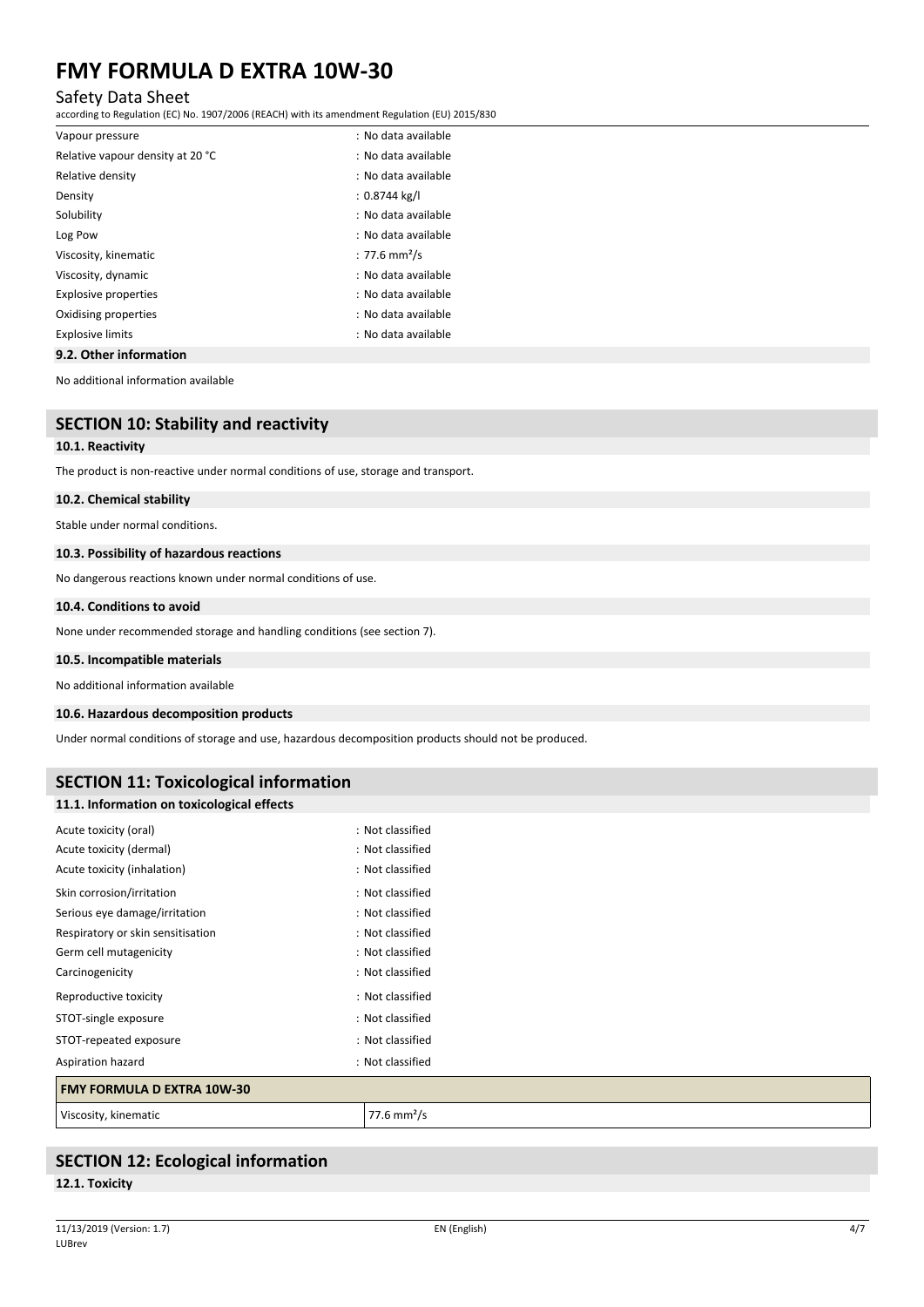## Safety Data Sheet

according to Regulation (EC) No. 1907/2006 (REACH) with its amendment Regulation (EU) 2015/830

| Ecology - general                                            | : The product is not considered harmful to aquatic organisms nor to cause long-term adverse effects<br>in the environment. |
|--------------------------------------------------------------|----------------------------------------------------------------------------------------------------------------------------|
| Hazardous to the aquatic environment, short-term<br>(acute)  | : Not classified                                                                                                           |
| Hazardous to the aquatic environment, long-term<br>(chronic) | : Not classified                                                                                                           |
| 12.2. Persistence and degradability                          |                                                                                                                            |
| No additional information available                          |                                                                                                                            |
| 12.3. Bioaccumulative potential                              |                                                                                                                            |
| No additional information available                          |                                                                                                                            |
| 12.4. Mobility in soil                                       |                                                                                                                            |
| No additional information available                          |                                                                                                                            |
| 12.5. Results of PBT and vPvB assessment                     |                                                                                                                            |
| No additional information available                          |                                                                                                                            |
| 12.6. Other adverse effects                                  |                                                                                                                            |
| No additional information available                          |                                                                                                                            |
| <b>SECTION 13: Disposal considerations</b>                   |                                                                                                                            |

## **13.1. Waste treatment methods**

| Regional legislation (waste)      | . Regulation on Incineration of Waste Materials published in the Official Journal numbered 27721 on<br>October 6, 2010. Waste Management Regulation published in the Official Journal numbered 29314<br>on April 2, 2015. Disposal must be done according to official regulations. |
|-----------------------------------|------------------------------------------------------------------------------------------------------------------------------------------------------------------------------------------------------------------------------------------------------------------------------------|
| Waste treatment methods           | : Dispose of contents/container in accordance with licensed collector's sorting instructions.                                                                                                                                                                                      |
| European List of Waste (LoW) code | : 13 02 06* - synthetic engine, gear and lubricating oils<br>13 02 08* - other engine, gear and lubricating oils                                                                                                                                                                   |

## **SECTION 14: Transport information**

#### In accordance with ADR / RID / IMDG / IATA / ADN

| <b>ADR</b>                             | <b>IMDG</b>                      | <b>IATA</b>   | <b>ADN</b>    | <b>RID</b>    |  |
|----------------------------------------|----------------------------------|---------------|---------------|---------------|--|
| 14.1. UN number                        |                                  |               |               |               |  |
| Not regulated                          | Not regulated                    | Not regulated | Not regulated | Not regulated |  |
| 14.2. UN proper shipping name          |                                  |               |               |               |  |
| Not regulated                          | Not regulated                    | Not regulated | Not regulated | Not regulated |  |
|                                        | 14.3. Transport hazard class(es) |               |               |               |  |
| Not regulated                          | Not regulated                    | Not regulated | Not regulated | Not regulated |  |
| 14.4. Packing group                    |                                  |               |               |               |  |
| Not regulated                          | Not regulated                    | Not regulated | Not regulated | Not regulated |  |
| 14.5. Environmental hazards            |                                  |               |               |               |  |
| Not regulated                          | Not regulated                    | Not regulated | Not regulated | Not regulated |  |
| No supplementary information available |                                  |               |               |               |  |

### **14.6. Special precautions for user**

**Overland transport**

Not regulated

#### **Transport by sea**

Not regulated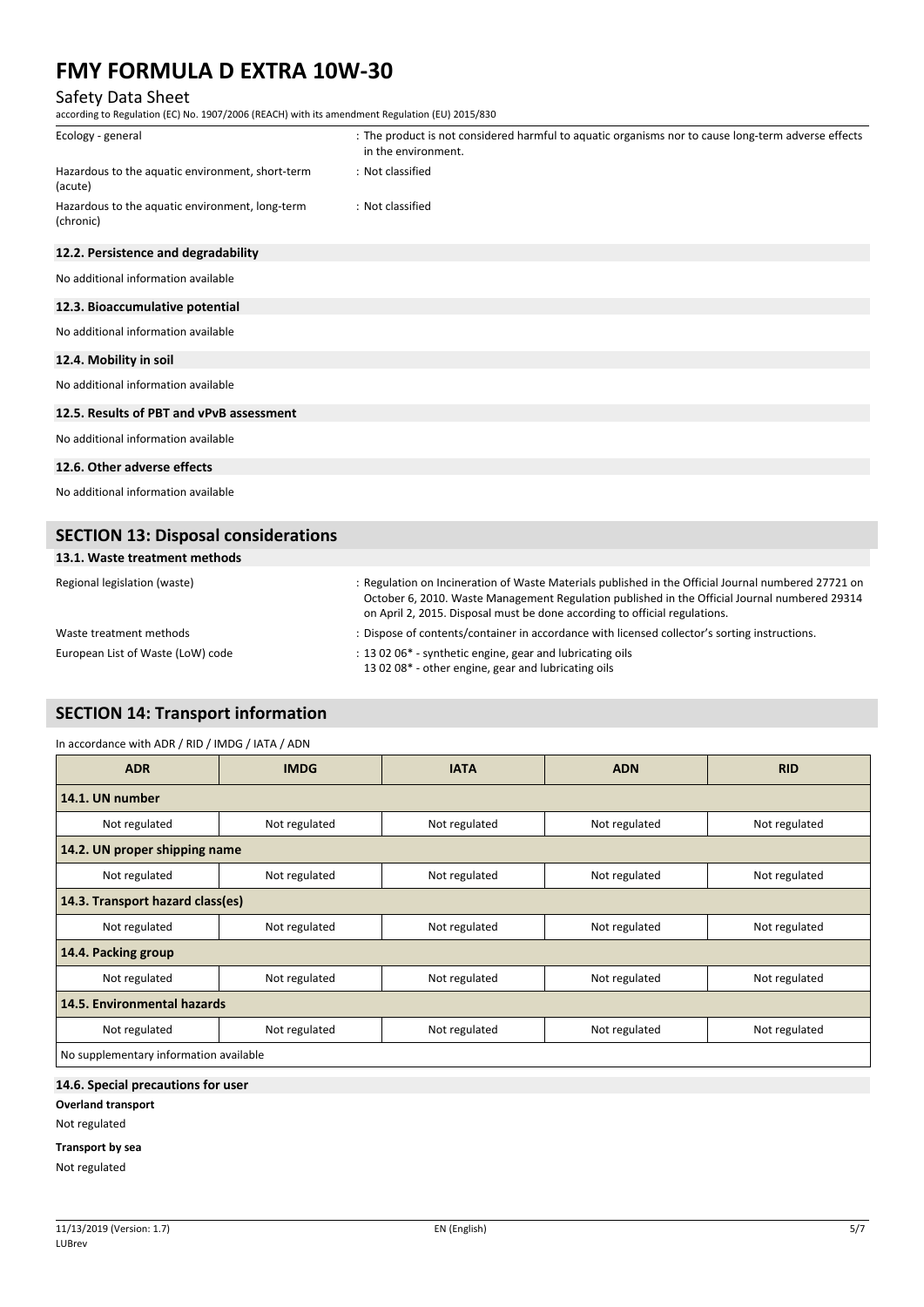### Safety Data Sheet

according to Regulation (EC) No. 1907/2006 (REACH) with its amendment Regulation (EU) 2015/830

**Air transport**

Not regulated

#### **Inland waterway transport**

Not regulated

#### **Rail transport**

#### Not regulated

#### **14.7. Transport in bulk according to Annex II of Marpol and the IBC Code**

Not regulated

## **SECTION 15: Regulatory information**

#### **15.1. Safety, health and environmental regulations/legislation specific for the substance or mixture**

#### **15.1.1. EU-Regulations**

Contains no REACH substances with Annex XVII restrictions

Contains no substance on the REACH candidate list

Contains no REACH Annex XIV substances

Contains no substance subject to REGULATION (EU) No 649/2012 OF THE EUROPEAN PARLIAMENT AND OF THE COUNCIL of 4 July 2012 concerning the export and import of hazardous chemicals.

Contains no substance subject to Regulation (EU) No 2019/1021 of the European Parliament and of the Council of 20 June 2019 on persistent organic pollutants

#### **15.1.2. National regulations**

#### **Germany**

| Reference to AwSV                                                                    | : Water hazard class (WGK) 3, Highly hazardous to water (Classification according to AwSV, Annex 1)                                                                                                |
|--------------------------------------------------------------------------------------|----------------------------------------------------------------------------------------------------------------------------------------------------------------------------------------------------|
| 12th Ordinance Implementing the Federal Immission<br>Control Act - 12. BlmSchV       | : Is not subject of the 12. BlmSchV (Hazardous Incident Ordinance)                                                                                                                                 |
| <b>Netherlands</b>                                                                   |                                                                                                                                                                                                    |
| ABM category                                                                         | : Z(1) - non biodegradable substances with hazardous properties for humans and the environment<br>(carcinogenicity/ mutagenicity/ reprotoxicity/bioacumulative potential/ toxicity or persistence) |
| SZW-lijst van kankerverwekkende stoffen                                              | : Distillates (petroleum), hydrotreated heavy paraffinic, Distillates (petroleum), solvent-dewaxed<br>heavy paraffinic are listed                                                                  |
| SZW-lijst van mutagene stoffen                                                       | : Distillates (petroleum), hydrotreated heavy paraffinic, Distillates (petroleum), solvent-dewaxed<br>heavy paraffinic are listed                                                                  |
| NIET-limitatieve lijst van voor de voortplanting giftige<br>stoffen – Borstvoeding   | : None of the components are listed                                                                                                                                                                |
| NIET-limitatieve lijst van voor de voortplanting giftige<br>stoffen – Vruchtbaarheid | : None of the components are listed                                                                                                                                                                |
| NIET-limitatieve lijst van voor de voortplanting giftige<br>stoffen - Ontwikkeling   | : None of the components are listed                                                                                                                                                                |
| 15.2. Chemical safety assessment                                                     |                                                                                                                                                                                                    |

No chemical safety assessment has been carried out

## **SECTION 16: Other information**

| <b>Abbreviations and acronyms:</b> |                                                                                                   |     |
|------------------------------------|---------------------------------------------------------------------------------------------------|-----|
| vPvB                               | Very Persistent and Very Bioaccumulative                                                          |     |
| TLM                                | Median Tolerance Limit                                                                            |     |
| <b>STP</b>                         | Sewage treatment plant                                                                            |     |
| <b>RID</b>                         | Regulations concerning the International Carriage of Dangerous Goods by Rail                      |     |
| REACH                              | Registration, Evaluation, Authorisation and Restriction of Chemicals Regulation (EC) No 1907/2006 |     |
| PNEC                               | <b>Predicted No-Effect Concentration</b>                                                          |     |
| PBT                                | Persistent Bioaccumulative Toxic                                                                  |     |
| OECD                               | Organisation for Economic Co-operation and Development                                            |     |
| <b>NOEC</b>                        | No-Observed Effect Concentration                                                                  |     |
| 11/13/2019 (Version: 1.7)          | EN (English)                                                                                      | 6/7 |